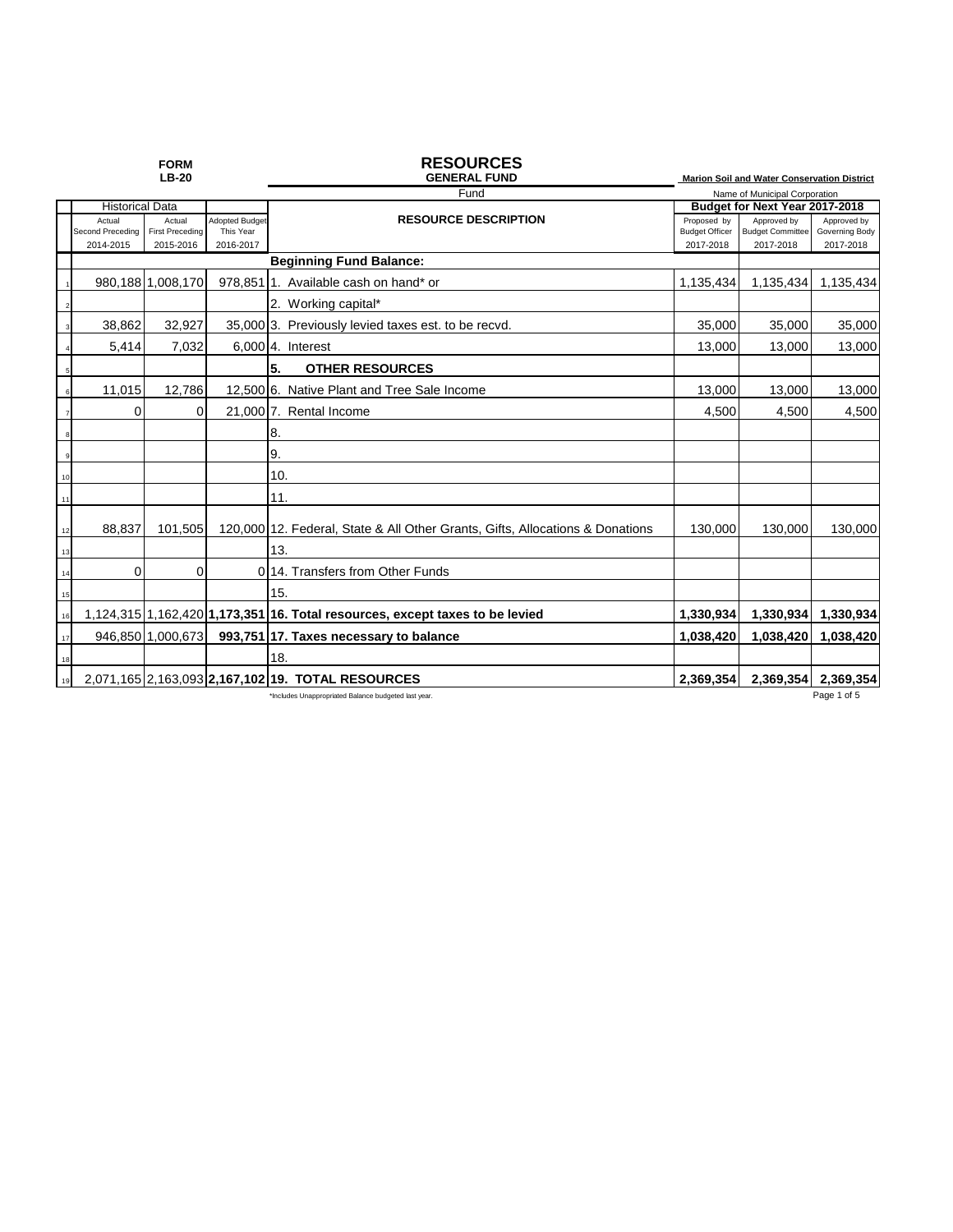## **FORM DETAILED EXPENDITURES**

| FORM<br>DE I AILED EAFENDITURES |                                         |                                               |                                                 |                |                                                                                                                              | <b>Marion Soil and Water Conservation</b>                       |                                                     |                                            |
|---------------------------------|-----------------------------------------|-----------------------------------------------|-------------------------------------------------|----------------|------------------------------------------------------------------------------------------------------------------------------|-----------------------------------------------------------------|-----------------------------------------------------|--------------------------------------------|
| LB 31                           |                                         |                                               |                                                 |                | <b>GENERAL FUND</b>                                                                                                          | <b>District</b>                                                 |                                                     |                                            |
| <b>Historical Data</b>          |                                         |                                               |                                                 |                | Name of Fund                                                                                                                 | Name of Municipal Corporation<br>Budget for Next Year 2017-2018 |                                                     |                                            |
|                                 | Actual<br>Second Preceding<br>2014-2015 | Actual<br><b>First Preceding</b><br>2015-2016 | <b>Adopted Budget</b><br>This Year<br>2016-2017 |                | <b>EXPENDITURE DESCRIPTION</b>                                                                                               | Proposed by<br><b>Budget Officer</b><br>2017-2018               | Approved by<br><b>Budget Committee</b><br>2017-2018 | Approved by<br>Governing Body<br>2017-2018 |
|                                 |                                         |                                               | 8                                               |                | Full Time Equivalent Employees (FTE)                                                                                         | 8                                                               | 8                                                   | 8                                          |
|                                 |                                         |                                               |                                                 |                | <b>1. PERSONNEL SERVICES</b>                                                                                                 |                                                                 |                                                     |                                            |
|                                 | 438,778                                 | 425,331                                       | 562,000 2. Wages                                |                |                                                                                                                              | 570,000                                                         | 570,000                                             | 570,000                                    |
|                                 | 40,426                                  | 36,084                                        |                                                 |                | 52,625 3. Social Security/Unemployment/Workers Comp.                                                                         | 53,625                                                          | 53,625                                              | 53,625                                     |
|                                 | 3,216                                   | 0                                             |                                                 |                | 35,000 4. Compensated Absences (Vacation/Comp. Time)<br>5. Health, Dental, Other Types of Insurance Coverages (i.e. Short or | 35,000                                                          | 35,000                                              | 35,000                                     |
|                                 | 70,311                                  | 61,049                                        |                                                 |                | 115,000 Long-term Disability, Accident etc.)                                                                                 | 117,500                                                         | 117,500                                             | 117,500                                    |
|                                 | 28,759                                  | 24,455                                        |                                                 |                | 41,000 6. Retirement                                                                                                         | 42,000                                                          | 42,000                                              | 42,000                                     |
|                                 | 1,611                                   | 1,602                                         |                                                 |                | 3,500 7. Life Insurance                                                                                                      | 3,500                                                           | 3,500                                               | 3,500                                      |
|                                 | 4,850                                   | 1,850                                         |                                                 |                | 5,000 8. Personnel Awards                                                                                                    | 5,000                                                           | 5,000                                               | 5,000                                      |
| 9                               | 0                                       | 2,944                                         |                                                 |                | 12,000 9. 125 Cafeteria Plan Expenses/Additional Insurances/Coverages                                                        | 12,000                                                          | 12,000                                              | 12,000                                     |
| 10                              | 587,951                                 | 553,315                                       |                                                 |                | 826,125 10. TOTAL PERSONNEL SERVICES                                                                                         | 838,625                                                         | 838,625                                             | 838,625                                    |
| 11                              |                                         |                                               |                                                 |                | <b>11. MATERIALS AND SERVICES</b>                                                                                            |                                                                 |                                                     |                                            |
| 12                              | 3,950                                   | 3,934                                         |                                                 |                | 50,000 12. Professional Services                                                                                             | 40,000                                                          | 40,000                                              | 40,000                                     |
| 13                              | 51,525                                  | 61,979                                        |                                                 |                | 150,000 13. Contracted Services                                                                                              | 125,000                                                         | 125,000                                             | 125,000                                    |
| 14                              | 5,457                                   | 7,290                                         |                                                 |                | 15,000 14. Annual Meeting & Report                                                                                           | 9,000                                                           | 9,000                                               | 9,000                                      |
| 15                              | 7,455                                   | 6,378                                         |                                                 |                | 15,000 15. Staff and Director Travel and Training                                                                            | 9,000                                                           | 9,000                                               | 9,000                                      |
| 16                              | 9,122                                   | 12,574                                        |                                                 |                | 18,000 16. Organizational Dues and Subscriptions                                                                             | 15,000                                                          | 15,000                                              | 15,000                                     |
| 17                              | 156,424                                 | 173,336                                       |                                                 |                | 206,000 17. Office Rent/Maintenance & Office Leasing Realtor Commissions                                                     | 206,000                                                         | 206,000                                             | 206,000                                    |
| 18                              | 2,579                                   | 3,073                                         |                                                 |                | 5,877 18. Telephone and Cell Phones and Security System                                                                      | 3,919                                                           | 3,919                                               | 3,919                                      |
| 19                              | 11,599                                  | 11,319                                        |                                                 |                | 17,000 19. Insurance & Fidelity Bond                                                                                         | 19,000                                                          | 19,000                                              | 19,000                                     |
| 20                              | 15,801                                  | 14,982                                        |                                                 |                | 21,000 20. Computer System Monthly Maintenance                                                                               | 15,500                                                          | 15,500                                              | 15,500                                     |
| 21                              | 2,368                                   | 0                                             |                                                 |                | 0 21. Educational Supplies & Materials Moved to Page 3, Line 8                                                               | 0                                                               | 0                                                   | 0                                          |
| 22                              |                                         |                                               |                                                 | 22.            | (All school and adult education, Envirothon/travel)                                                                          |                                                                 |                                                     |                                            |
| 23                              | 5,800                                   | 5,850                                         |                                                 |                | 5,900 23. Audit                                                                                                              | 5,900                                                           | 5,900                                               | 5,900                                      |
| 24                              | 11,276                                  | 6,201                                         |                                                 |                | 21,000 24. Office Supplies and Janitorial Supplies                                                                           | 12,000                                                          | 12,000                                              | 12,000                                     |
| 25                              | 3,713                                   | 2,454                                         |                                                 |                | 7,000 25. Postage                                                                                                            | 6,000                                                           | 6,000                                               | 6,000                                      |
| 26                              | 4,464                                   | 0                                             |                                                 |                | 0 26. Publications-newspaper ads Moved & Included Page 3, Line 9                                                             |                                                                 |                                                     |                                            |
| 27                              | 51                                      | 331                                           |                                                 |                | 500 27. Reference Books                                                                                                      | 200                                                             | 200                                                 | 200                                        |
| 28                              | 6,750                                   | 2,374                                         |                                                 |                | 4,000 28. Large Job Printing/Copying                                                                                         | 2,000                                                           | 2,000                                               | 2,000                                      |
| 29                              | 417                                     | 0                                             |                                                 | 0 <sub>9</sub> | 29. Room-Space Rental (Workshops) Moved & Included Page 3, Line                                                              | 0                                                               | 0                                                   | 0                                          |
| 30                              | 1,323                                   | 1,438                                         |                                                 |                | 2,700 30. DSL Internet                                                                                                       | 2,000                                                           | 2,000                                               | 2,000                                      |
| 31                              | 2,399                                   | 2,835                                         |                                                 |                | 5,000 31. Equipment Rental/Lease                                                                                             | 4,000                                                           | 4,000                                               | 4,000                                      |
| 32                              | 448                                     | 0                                             |                                                 |                | 0 32. Invasive Species Program Expense Moved Page 3, Line 10                                                                 | 0                                                               |                                                     | 0                                          |
| 33                              | 6,145                                   | 2,426                                         |                                                 |                | 8,000 33. Vehicle Maintenance Expense                                                                                        | 4,000                                                           | 4,000                                               | 4,000                                      |
| 34                              | 0                                       | 0                                             |                                                 |                | 4,500 34. Field Supplies                                                                                                     | 2,500                                                           | 2,500                                               | 2,500                                      |
| 35                              | 5,000                                   | 0                                             |                                                 |                | 0 35. Grants-Materials & Services Moved Page 3, Line 7                                                                       | 0                                                               | 0                                                   | 0                                          |
| 36                              | 8,165                                   | 0                                             |                                                 |                | 0 36. Promotional Items/Advertising Moved & Included Page 3, Line 9                                                          | 0                                                               | 0                                                   | 0                                          |
| 37                              | 927                                     | 0                                             |                                                 |                | 0 37. Event Refreshments Moved & Included Page 3, Line 9                                                                     | 0                                                               | 0                                                   | 0                                          |
| 38                              | 0                                       | 0                                             |                                                 | $0\,38.$       | Flow Monitoring Equipment Maintenance                                                                                        | 0                                                               | $\overline{0}$                                      | 0                                          |
| 39                              |                                         |                                               |                                                 | 39.            |                                                                                                                              |                                                                 |                                                     |                                            |

Page 2 of 5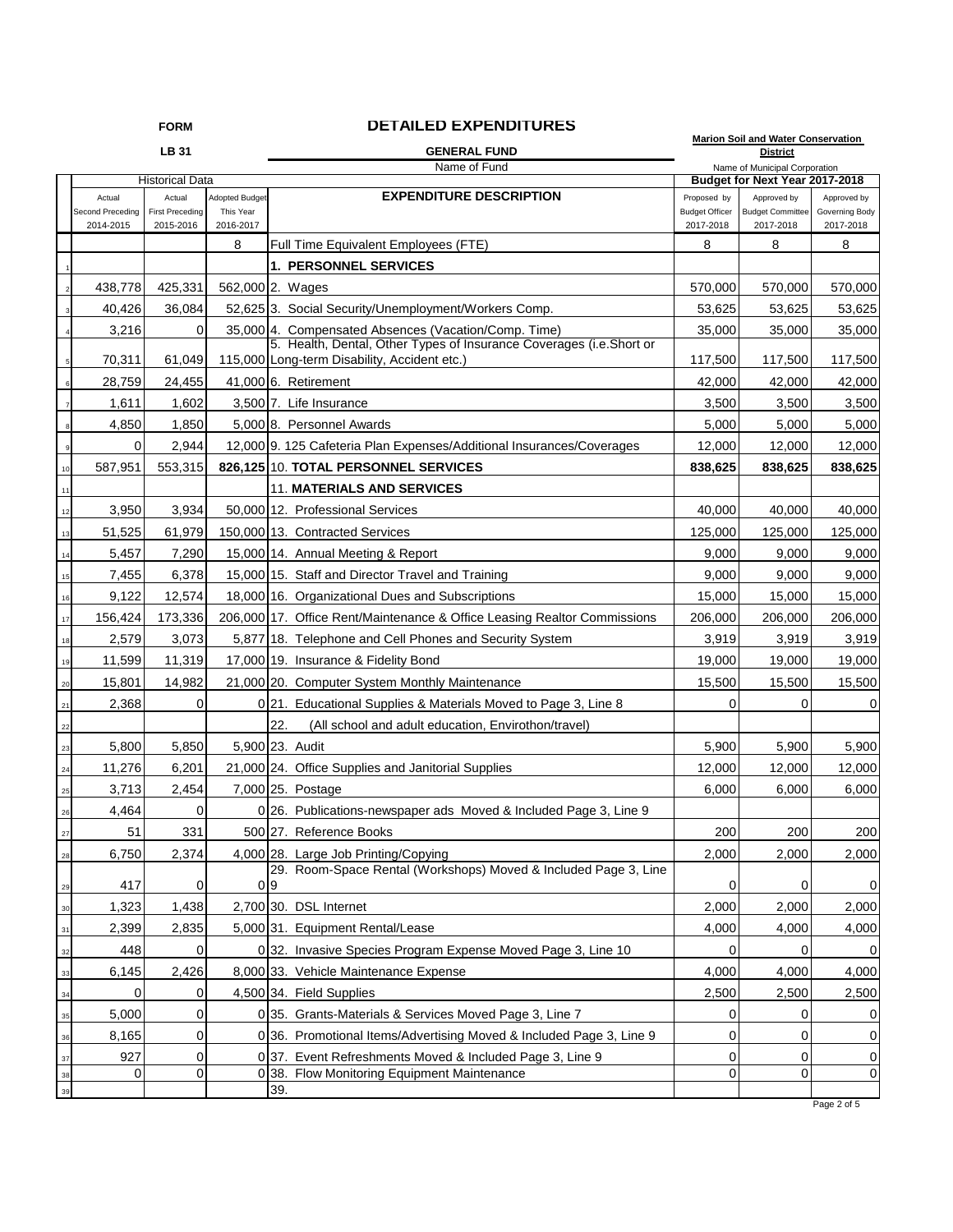## **FORM DETAILED EXPENDITURES**

**Marion Soil and Water Conservation** 

|                |                        | LB 31                  |                       | <b>GENERAL FUND</b>                                                 | <b>District</b>                                                 |                         |                |
|----------------|------------------------|------------------------|-----------------------|---------------------------------------------------------------------|-----------------------------------------------------------------|-------------------------|----------------|
|                | <b>Historical Data</b> |                        |                       | Name of Fund                                                        | Name of Municipal Corporation<br>Budget for Next Year 2017-2018 |                         |                |
|                | Actual                 | Actual                 | <b>Adopted Budget</b> | <b>EXPENDITURE DESCRIPTION</b>                                      | Proposed by                                                     | Approved by             | Approved by    |
|                | Second Preceding       | <b>First Preceding</b> | This Year             |                                                                     | <b>Budget Officer</b>                                           | <b>Budget Committee</b> | Governing Body |
|                | 2014-15                | 2015-2016              | 2016-2017             |                                                                     | 2017-2018                                                       | 2017-2018               | 2017-2018      |
|                |                        |                        |                       | <b>Conservation Program Expenses</b>                                |                                                                 |                         |                |
|                | 12,500                 | 29,259                 |                       | 61,000 1. Conservation Projects/Special Projects Grant Program      | 60,000                                                          | 60,000                  | 60,000         |
|                | 11,798                 | 14,810                 |                       | 20,000 2. Educational Projects/CLEAR Grant Program                  | 20,000                                                          | 20,000                  | 20,000         |
|                | 3,500                  | 7,200                  |                       | 11,000 3. Sponsorship/Support of Local Community Events             | 11,000                                                          | 11,000                  | 11,000         |
|                | 109,423                | 107,173                |                       | 125,000 4. Cost Share Grant Program-Landowner Assistance Program    | 150,000                                                         | 150,000                 | 150,000        |
|                | 7,893                  | 8,552                  |                       | 9,000 5. Native Plant and Tree Sale Expenses                        | 9,500                                                           | 9,500                   | 9,500          |
| 6              | 3,330                  | 3,330                  |                       | 3,500 6. Student Scholarships (Profit from Plant Sale)              | 3,500                                                           | 3,500                   | 3,500          |
| $\overline{7}$ | 0                      | 27,100                 |                       | 60,000 7. Grant Expenses-Materials & Services                       | 60,000                                                          | 60,000                  | 60,000         |
|                | $\mathbf 0$            | 8,885                  |                       | 15,000 8. Educational Expenses Supplies & Materials                 | 9,900                                                           | 9,900                   | 9,900          |
| 9              | $\mathbf 0$            | 14,053                 |                       | 35,000 9. Marketing/Public Relations/Community Outreach Expenses    | 28,000                                                          | 28,000                  | 28,000         |
| 10             | 0                      | 5,000                  |                       | 20,000 10. Invasive Species Program Expenses                        | 20,000                                                          | 20,000                  | 20,000         |
| 11             | $\mathbf 0$            | 0                      |                       | 10,000 11. Backyard Habitat Improvement Program Expenses            | 10,000                                                          | 10,000                  | 10,000         |
| 12             | $\overline{0}$         | 0                      |                       | 25,000 12. Stream Team Program Expenses                             | 25,000                                                          | 25,000                  | 25,000         |
| 13             | $\mathbf 0$            | 0                      |                       | 0 13. Awarded Funds from Previous Year Landowner Assistance Program | 62,810                                                          | 62,810                  | 62,810         |
| 14             | 0                      | 0                      |                       | 0.14. OWEB Grant Match Funds for Watershed Councils                 | 25,000                                                          | 25,000                  | 25,000         |
| 15             | 471,603                | 544.136                |                       | 950,977 13. TOTAL MATERIALS AND SERVICES                            | 975,729                                                         | 975,729                 | 975,729        |
| 16             |                        |                        |                       | <b>16. CAPITAL OUTLAY</b>                                           |                                                                 |                         |                |
| 17             | 3,441                  | 4,958                  |                       | 15,000 17 Office Equipment/Furniture/Computer-Hardware & Software   | 15,000                                                          | 15,000                  | 15,000         |
| 18             |                        |                        |                       | 18                                                                  |                                                                 |                         |                |
| 19             |                        |                        |                       | 19.                                                                 |                                                                 |                         |                |
| 20             |                        |                        |                       | 20.                                                                 |                                                                 |                         |                |
| 21             | 3,441                  | 4,958                  |                       | 15,000 21. TOTAL CAPITAL OUTLAY                                     | 15,000                                                          | 15,000                  | 15,000         |
| 22             |                        |                        |                       | 22.                                                                 |                                                                 |                         |                |
| 23             | $\mathbf 0$            | 0                      |                       | 23. DEBT SERVICE FUND                                               |                                                                 |                         |                |
| 24             |                        |                        |                       | 24.                                                                 |                                                                 |                         |                |
| 25             | $\mathbf 0$            | 0                      |                       | 50,000 25. CONTINGENCIES                                            | 150,000                                                         | 150,000                 | 150,000        |
| 26             |                        |                        |                       | 26.                                                                 |                                                                 |                         |                |
| 27             |                        |                        |                       | 27. TRANSFERS TO OTHER FUNDS                                        |                                                                 |                         |                |
| 28             |                        |                        |                       | 28.                                                                 |                                                                 |                         |                |
| 29             | 0                      | 0                      |                       | 0 29. Transfer to Unanticipated Projects & Catastrophic Loss Fund   | 40,000                                                          | 40,000                  | 40,000         |
| 30             | 0                      | 0                      |                       | 0 32. Transfer to Vehicle Replacement Fund                          | 0                                                               | 0                       | 0              |
| 31             | $\mathbf 0$            | 0                      |                       | 0 <sub>31</sub>                                                     | 0                                                               | $\mathbf 0$             | 0              |
| 32             | 0                      | 0                      |                       | 0 32                                                                | 0                                                               | 0                       | 0              |
| 33             |                        |                        |                       | 0 33.                                                               | 0                                                               | 0                       | 0              |
| 34             | $\mathbf 0$            | $\overline{0}$         |                       | 50,000 34. TOTAL TRANSFERS & CONTINGENCIES                          | 190,000                                                         | 190,000                 | 190,000        |
| 35             |                        |                        |                       | 1,062,995 1,102,409 1,842,102 35. Total Expenditures                | 2,019,354                                                       | 2,019,354               | 2,019,354      |
| 36             | 0                      | 01                     |                       | 325,000 36. Unappropriated Ending Fund Balance                      | 350,000                                                         | 350,000                 | 350,000        |
| 37             |                        |                        |                       | 1,062,995 1,102,409 2,167,102 37. TOTAL REQUIREMENTS                | 2,369,354                                                       | 2,369,354               | 2,369,354      |
|                |                        |                        |                       |                                                                     |                                                                 |                         |                |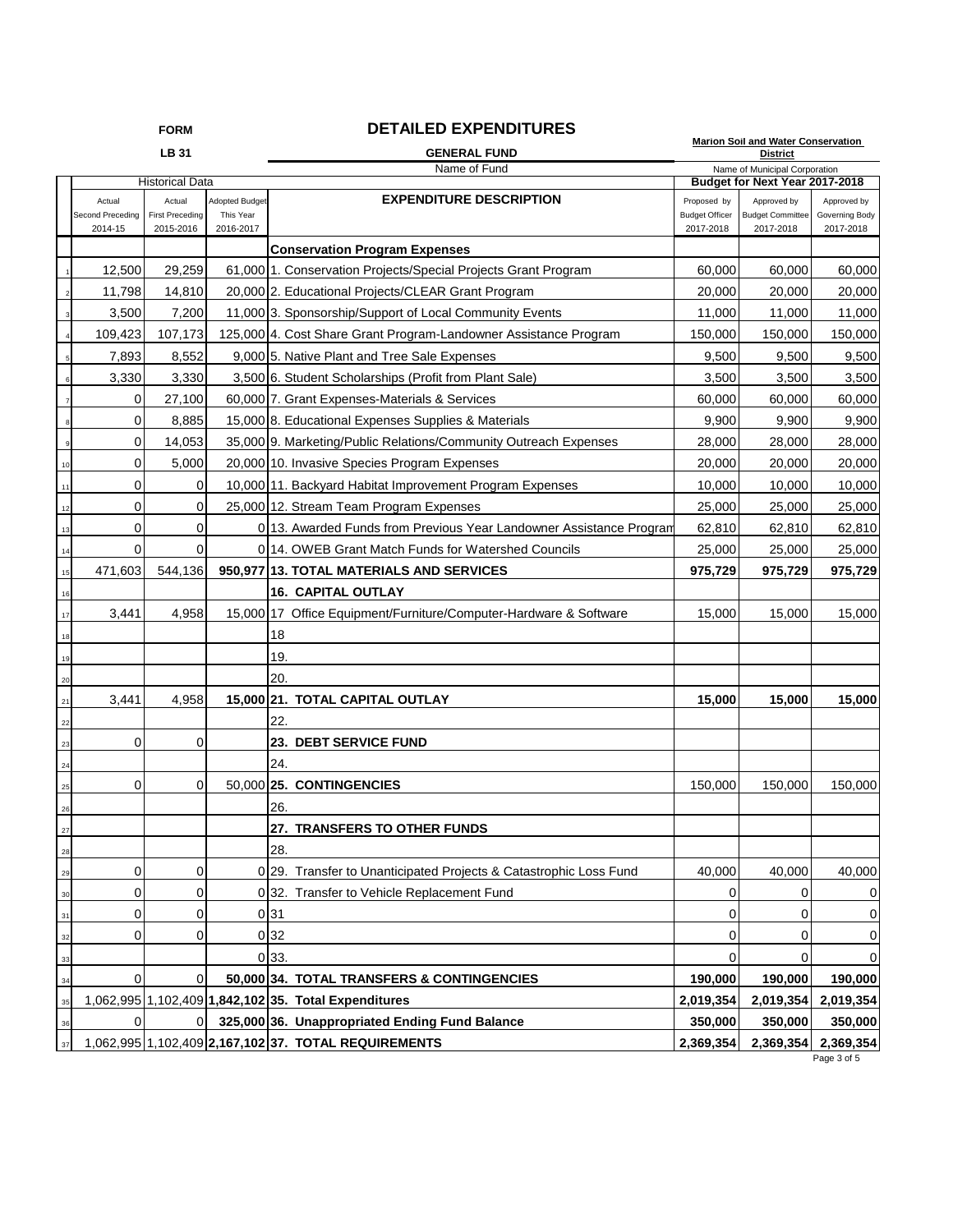**FORM LB-11 RESERVE FUND**

This fund is authorized and established by resolution / ordinance **and it concerns a concerns a concerns a**nd the<br>Number 030712B on March 7, 2012 **Date can not be more that 10 years after establishment.** 

Year this reserve fund will be reviewed to be continued or abolished.

|                         | for the following specified purposes:<br>Unanticipated Projects and Catastrophic Loss |                        |                       | UNANTICIPATED PROJECTS AND CATASTROPHIC LOSS RESERVE FUND | Review Year 2017<br><b>Marion Soil and Water Conservation</b><br><b>District</b><br>Name of Municipal Corporation |                         |                |  |
|-------------------------|---------------------------------------------------------------------------------------|------------------------|-----------------------|-----------------------------------------------------------|-------------------------------------------------------------------------------------------------------------------|-------------------------|----------------|--|
|                         |                                                                                       |                        |                       | Name of Fund                                              |                                                                                                                   |                         |                |  |
|                         |                                                                                       |                        |                       |                                                           | Budget for Next Year 2017-2018                                                                                    |                         |                |  |
|                         | Actual                                                                                | Actual                 | <b>Adopted Budget</b> | <b>DESCRIPTION</b>                                        | Proposed by                                                                                                       | Approved by             | Approved by    |  |
|                         | Second Preceding                                                                      | <b>First Preceding</b> | This Year             | <b>RESOURCE AND REQUIREMENTS</b>                          | <b>Budget Officer</b>                                                                                             | <b>Budget Committee</b> | Governing Body |  |
|                         | 2014-2015                                                                             | 2015-2016              | 2016-2017             | <b>RESOURCES</b>                                          | 2017-2018                                                                                                         | 2017-2018               | 2017-2018      |  |
|                         |                                                                                       |                        |                       | <b>Beginning Fund Balance:</b>                            |                                                                                                                   |                         |                |  |
|                         | 874,486                                                                               | 879,900                |                       | 886,800 1. Cash on hand* or                               | 899,388                                                                                                           | 899,388                 | 899,388        |  |
|                         |                                                                                       |                        |                       | Working capital *                                         |                                                                                                                   |                         |                |  |
|                         |                                                                                       |                        |                       | Previously levied taxes estimated to be received<br>3.    |                                                                                                                   |                         |                |  |
|                         |                                                                                       |                        |                       | 4. Earning from temporary investments                     |                                                                                                                   |                         |                |  |
|                         | 0                                                                                     | 0                      |                       | <b>Transferred from Genral Fund</b><br>$0\,5.$            | 40,000                                                                                                            | 40,000                  | 40,000         |  |
| 6                       |                                                                                       |                        |                       | 6.<br><b>Federal and Local Grants</b>                     |                                                                                                                   |                         |                |  |
|                         | 5,414                                                                                 | 7,032                  | 6.00017.              | Interest income                                           | 13,000                                                                                                            | 13,000                  | 13,000         |  |
| 8                       |                                                                                       |                        |                       | Miscellaneous income<br>8.                                |                                                                                                                   |                         |                |  |
| $\overline{9}$          | 879,900                                                                               | 886,932                |                       | 892,800 9. Total resources, except taxes to be levied     | 952,388                                                                                                           | 952,388                 | 952,388        |  |
| 10                      | 0                                                                                     | $\Omega$               |                       | 0 10. Taxes necessary to balance                          |                                                                                                                   |                         |                |  |
| 11                      |                                                                                       |                        |                       | 11. Taxes collected in year levied                        |                                                                                                                   |                         |                |  |
| 12                      | 879.900                                                                               | 886.932                |                       | 892,800 12 TOTAL RESOURCES                                | 952,388                                                                                                           | 952,388                 | 952,388        |  |
|                         |                                                                                       |                        |                       | <b>REQUIREMENTS</b>                                       |                                                                                                                   |                         |                |  |
|                         | 0                                                                                     | $\Omega$               |                       | 446,400 1. Unanticipated Projects                         | 476,194                                                                                                           | 476,194                 | 476,194        |  |
| $\overline{2}$          | 0                                                                                     | $\Omega$               |                       | 446,400 2. Catastrophic Loss                              | 476,194                                                                                                           | 476,194                 | 476,194        |  |
| $\overline{\mathbf{3}}$ |                                                                                       |                        |                       | 3.                                                        |                                                                                                                   |                         |                |  |
|                         |                                                                                       |                        |                       | 4.                                                        |                                                                                                                   |                         |                |  |
|                         |                                                                                       |                        |                       | 5.                                                        |                                                                                                                   |                         |                |  |
| 6                       |                                                                                       |                        |                       | 6.                                                        |                                                                                                                   |                         |                |  |
|                         |                                                                                       |                        |                       | 7.                                                        |                                                                                                                   |                         |                |  |
| 8                       |                                                                                       |                        |                       | 8.                                                        |                                                                                                                   |                         |                |  |
| $\overline{9}$          |                                                                                       |                        |                       | 9.                                                        |                                                                                                                   |                         |                |  |
| $10$                    |                                                                                       |                        |                       | 10.                                                       |                                                                                                                   |                         |                |  |
| $\frac{11}{1}$          |                                                                                       |                        |                       | 11.                                                       |                                                                                                                   |                         |                |  |
| 12                      |                                                                                       |                        |                       | 12.                                                       |                                                                                                                   |                         |                |  |
| 13                      |                                                                                       |                        |                       | 13.                                                       |                                                                                                                   |                         |                |  |
| $\frac{14}{1}$          |                                                                                       |                        |                       | 14.                                                       |                                                                                                                   |                         |                |  |
| $15$                    | 0                                                                                     | 0                      |                       | 015 TOTAL TRANSFER TO GENERAL FUND                        | 0                                                                                                                 | 0                       | 0              |  |
| 16                      | 0                                                                                     | $\mathbf 0$            |                       | 0116. RESERVED FOR FUTURE EXPENDITURES                    | $\Omega$                                                                                                          | $\Omega$                | $\Omega$       |  |
| $17$                    | 0                                                                                     | $\Omega$               |                       | 892,800 17. TOTAL REQUIREMENTS                            | 952,388                                                                                                           | 952,388                 | 952,388        |  |

\*Includes Unappropriated Balance budgeted last year. Page 4 of 5